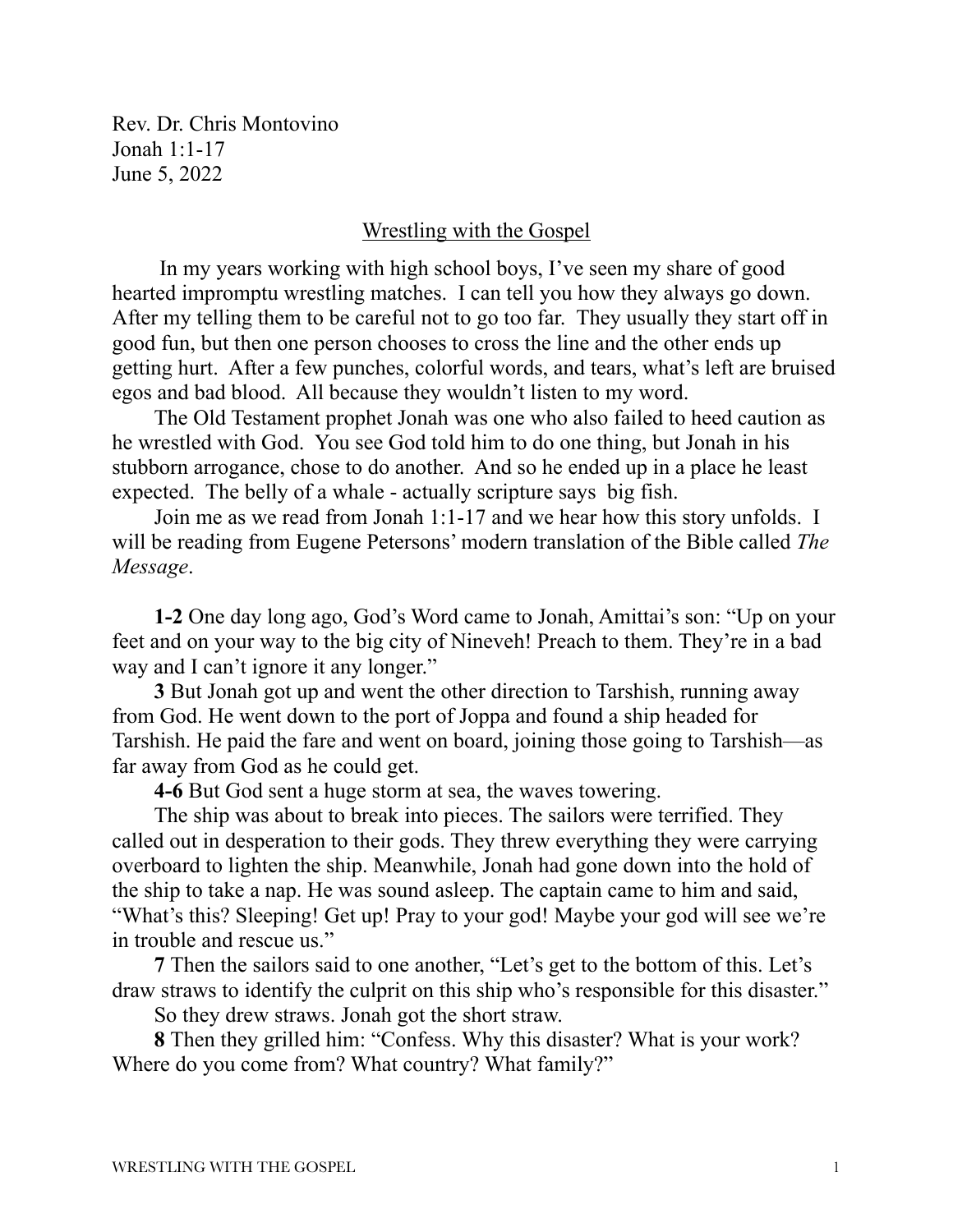**9** He told them, "I'm a Hebrew. I worship God, the God of heaven who made sea and land."

**10** At that, the men were frightened, really frightened, and said, "What on earth have you done!" As Jonah talked, the sailors realized that he was running away from God.

**11** They said to him, "What are we going to do with you—to get rid of this storm?" By this time the sea was wild, totally out of control.

**12** Jonah said, "Throw me overboard, into the sea. Then the storm will stop. It's all my fault. I'm the cause of the storm. Get rid of me and you'll get rid of the storm."

**13** But no. The men tried rowing back to shore. They made no headway. The storm only got worse and worse, wild and raging.

**14** Then they prayed to God, "O God! Don't let us drown because of this man's life, and don't blame us for his death. You are God. Do what you think is best."

**15** They took Jonah and threw him overboard. Immediately the sea was quieted down.

**16** The sailors were impressed, no longer terrified by the sea, but in awe of God. They worshiped God, offered a sacrifice, and made vows.

**17** Then God assigned a huge fish to swallow Jonah. Jonah was in the fish's belly three days and nights.

I will continue to paraphrase the rest of the story. Inside the fish, Jonah prays to God who hears him and has the fish vomit Jonah out on dry land. Shortly afterward, the Word of God returns to Jonah a second time with the same message. This time, Jonah goes to Nineveh, preaches the message, and the entire city repents and God turns away his wrath. This makes Jonah angry because it ends up exactly as Jonah had thought…with God relenting and saving these wicked people.

As for Ninevah, their repentance was temporary and they reverted back to their prideful cruelty and were eventually destroyed in 612BC.

Let us pray.

This is a story that we learned as kids. There is great debate among scholars about it's historical accuracy and why it's even included in our scriptures. That being said, it is also well known within the Islamic faith as well. So maybe the point isn't so much whether or not it happened as the story is told, but that it continues to happen today.

This morning we are going to talk about wrestling with the Gospel and how sometimes that goes hand in hand with our wrestling with God. In other words,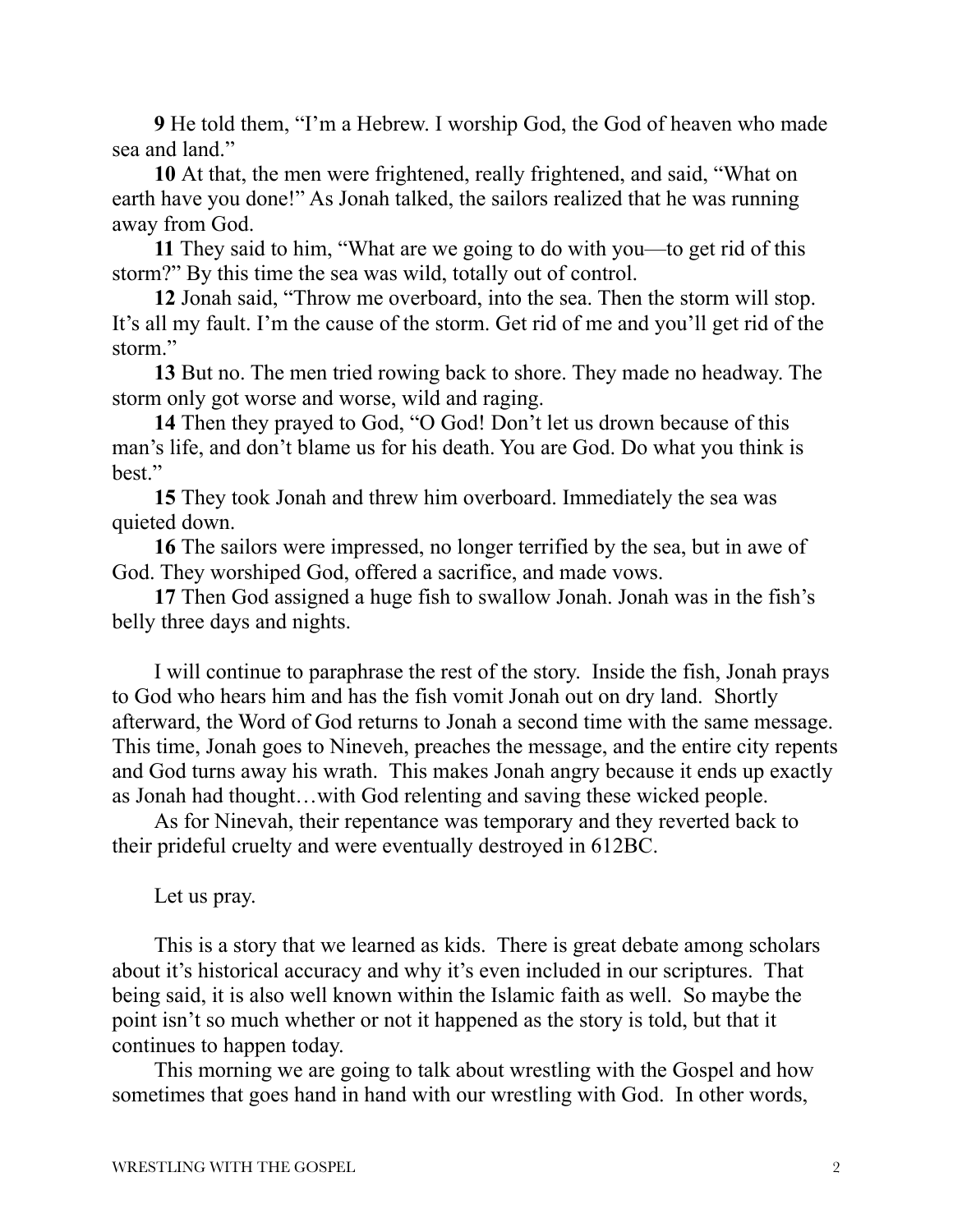when we know the good news that God wants us to share, but then we choose to not share it or refuse to go wherever God calls. So as we explore this further, we will focus on four main questions. What does this story tell us about Jonah? What does it say about us? What does it tell us about God? And finally what is God's call to us through it?

<span id="page-2-1"></span>What does this story tell us about Jonah?

2 Kings tells us that Jonah was a prophet who addressed the northern kingdom of Israel during the reign of Jeroboam II around 793 - 753 B.C.<sup>[1](#page-2-0)</sup> 41 years~ That was a long time for a king to reign. Jeroboam was not a good guy. He did evil in the eyes of the Lord and did not turn any from ANY of the sins of his predecessors. Yet, Jeroboam restored the boundaries for Israel and helped them prosper.

Assyria was Israel's worst enemy and its capital was Nineveh. If we were to locate Nineveh on a map today, Nineveh would be in Northern Iraq, near the Turkish border.

Several times throughout the Book of Jonah, the author refers to Nineveh as "The Great" city. The word "Great" in Hebrew is Hagodah. It means prominent, rich, impressive, or mighty. In Chapter 3, it is also referred to as a very important city.

Now we just visited New York City over spring break. And when people from the Northeast talk about going to Manhattan they don't say New York City or even Manhattan, they just say "The City." I think Nineveh would have had similar prominence in Jonah's day.

The significance of this descriptor Hagodah is that Nineveh had become so arrogant in its greatness that they had turned their backs on God and instead had chosen to go their own way. And as what often happens when we are self sufficient, when we don't depend on God's provisions, we too begin to rely more on our abilities and less on God's.

Sound familiar America?

Notice that Jonah had somewhat of a chip on his shoulder. He didn't want to go to Nineveh and bring God's call for repentance there. He could have cared less about them being in relationship with "His God." This wasn't uncommon. We see how many Jews even in Jesus and Paul's day were highly prejudiced against anyone who wasn't Jewish. You see they were God's chosen and included in God's covenant. As for the rest of the world, the Gentiles, who were excluded from the covenant…well to hell with them. At least that was Jonah's point of view.

God's expectations for Jonah were very clear. Go to Nineveh. Tell them to repent.

<span id="page-2-0"></span>[<sup>1</sup>](#page-2-1) 2 Kings 14:25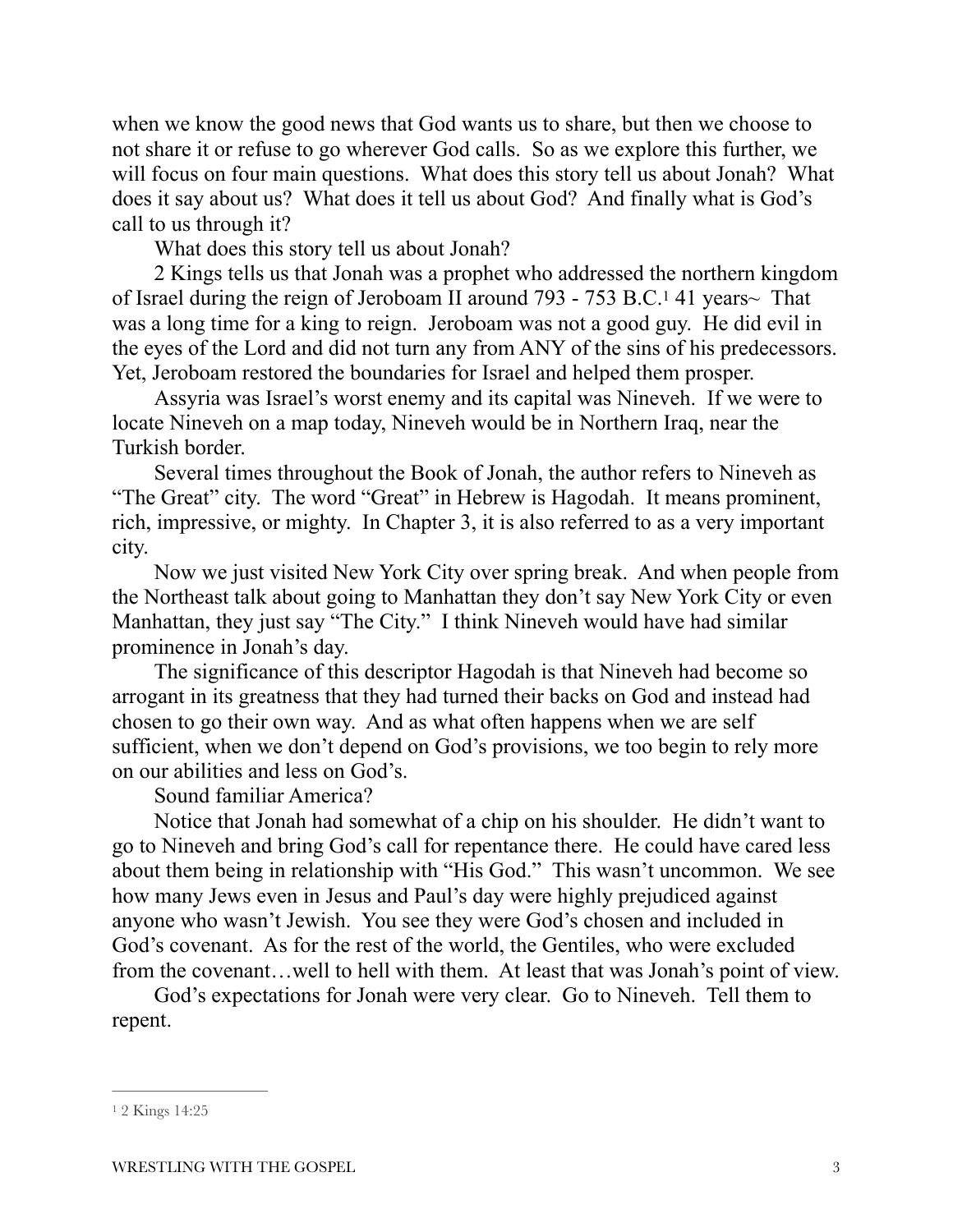Jonah wrestled with those expectations and ran away from the very people God wanted him to reach. He disobeyed God and headed off in the opposite direction from Nineveh. To Tarshish…in Southwest Spain which was populated by the wealthy seafaring Phoenicians. What this decision represented for Jonah was going as far away from Nineveh and God as one could get.

And Jonah found himself lost.

"Christina Crawford in her book *Survivor* describes her own painful journey through darkness into a deeper maturity. "Lost is a place, too! To be saved, we have to first realize that we're lost, and usually our lives have to fall apart before we can come to that realization. Sometimes there's no cure for arrogance and presumption than a painful loss of certitude about our own ideas about God, faith, andreligion."<sup>[2](#page-3-0)</sup> In the belly of a great fish, Jonah's ideals and world fell apart.

<span id="page-3-2"></span>Not only did Jonah's sin impact him, but also those around him. Of course there were the Ninevites but there were also the sailors on the ship bound for Tarshish who got caught up in the storm caused by Jonah's choices. Their lives were in jeopardy on account of the violent storm that came upon them. And so are the people around us impacted by some of the choices we make.

So what does this say about us?

Jonah is just like us. We all carry assumptions and prejudices against different people groups. In America, it's obvious that racism has continued to brew beneath the surface for some time. I think the pandemic stress and the awful political climate, revealed our true racist colors. Now you might say, "Chris, I think you're going a little bit too far. I'm not a racist." But folks, whenever we say or think things like "Those people are…." what we are doing is exposing the same racist attitudes toward the Ninevites that Jonah had.

Like Jonah and the Israelites, we Americans are a proud, stubborn, obstinate, and stiff necked people. We want it our way, on our timeline, and when we can't have it our way we pitch a fit. You know what I'm talking about.

<span id="page-3-3"></span>Like Jonah we know what God desires of us. The prophet Micah and Jesus both made it very simple. "Do justice, love mercy and walk humbly with our God."<sup>[3](#page-3-1)</sup> Jesus boiled it down to "love God, and love others as much as you love yourself."

Like Jonah, we know the Gospel. We know how God loved so loved the world that he gave us these beautiful gardens with specific boundaries to live within. His rule was simple. Live within these boundaries, and it will go well with you. Stray from these boundaries, and it will not. But because human nature tends to think that we know better than God, we stray beyond those boundaries and like

<span id="page-3-0"></span><sup>&</sup>lt;sup>[2](#page-3-2)</sup> Ronald Rolheizer, *Wrestling with God* (New York: Image Books, 2018), 111.

<span id="page-3-1"></span>[<sup>3</sup>](#page-3-3) Micah 6:8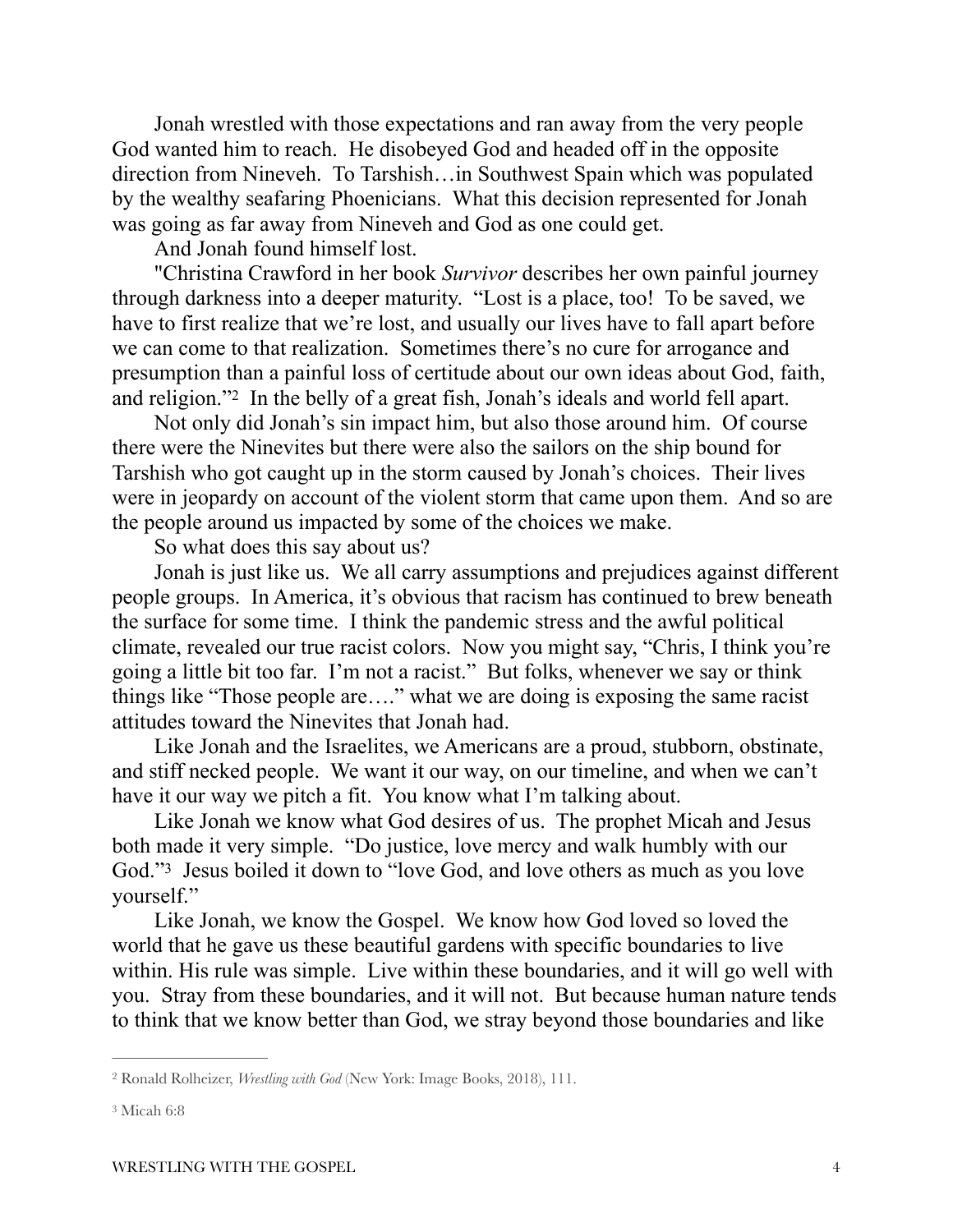Jonah end up in places where we never imagined. Do you know how stinky it must have been in a fish belly? That's why God sent Jesus into our world, as a second Jonah, to preach to those in captivity, to rescue us from those places and restore us to right relationship with our Creator.

That is Good News! Right? And yet like Jonah we choose to keep it to ourselves and not to share it with people who need to hear it.

Ok. So what does this tell us about God?

The story of Jonah teaches us about God's sovereignty. God is in control of life, nature, and circumstances. We are not. He's the God of all people, who is concerned about every nation and individual on the planet. Though we are not. God will faithful to bring his all-encompassing plan of salvation to completion. Though we often drop the ball.

The story teaches us about God's compassion and mercy. God loves even the adversaries of his people and will show mercy when they repent. He may demand obedience but He is also the God of second chances.

The story also teaches us about God's mission. We are called to proclaim God's message to the entire world, even to those who oppose us. As God's Ambassadors, we are to announce this call: "Be reconciled to God." That's it. Nothing more, nothing less. How people respond to that message isn't up to us. That is the responsibility of the Holy Spirit which we celebrate this day of Pentecost when God poured out his Spirit upon all believers. What Good News is God calling us to share today?

To whom is God calling us to go?

Or from whom are we running away or avoiding? That is perhaps a better indicator of God's call.

Know that once Nineveh responded to the Gospel and repented of their wicked ways, it wasn't a once and done sort of thing. Eventually they returned to their evil ways. Repentance is a continual process of confessing, letting go, and being recreated into the image of Jesus. It's an ongoing work of the Holy Spirit in us.

And finally what is God calling us to do?

First, we need to be in a posture where we are willing to listen to God's still quiet voice.

Second, we must obey God's call - whether we want to or not.

Third, we ought not exclude others from participating in God's kingdom by judging whether or not they are worthy of salvation.

Fourth, we need to do more than just confess our sin to God; we have to give up our evil ways. True repentance calls for action.